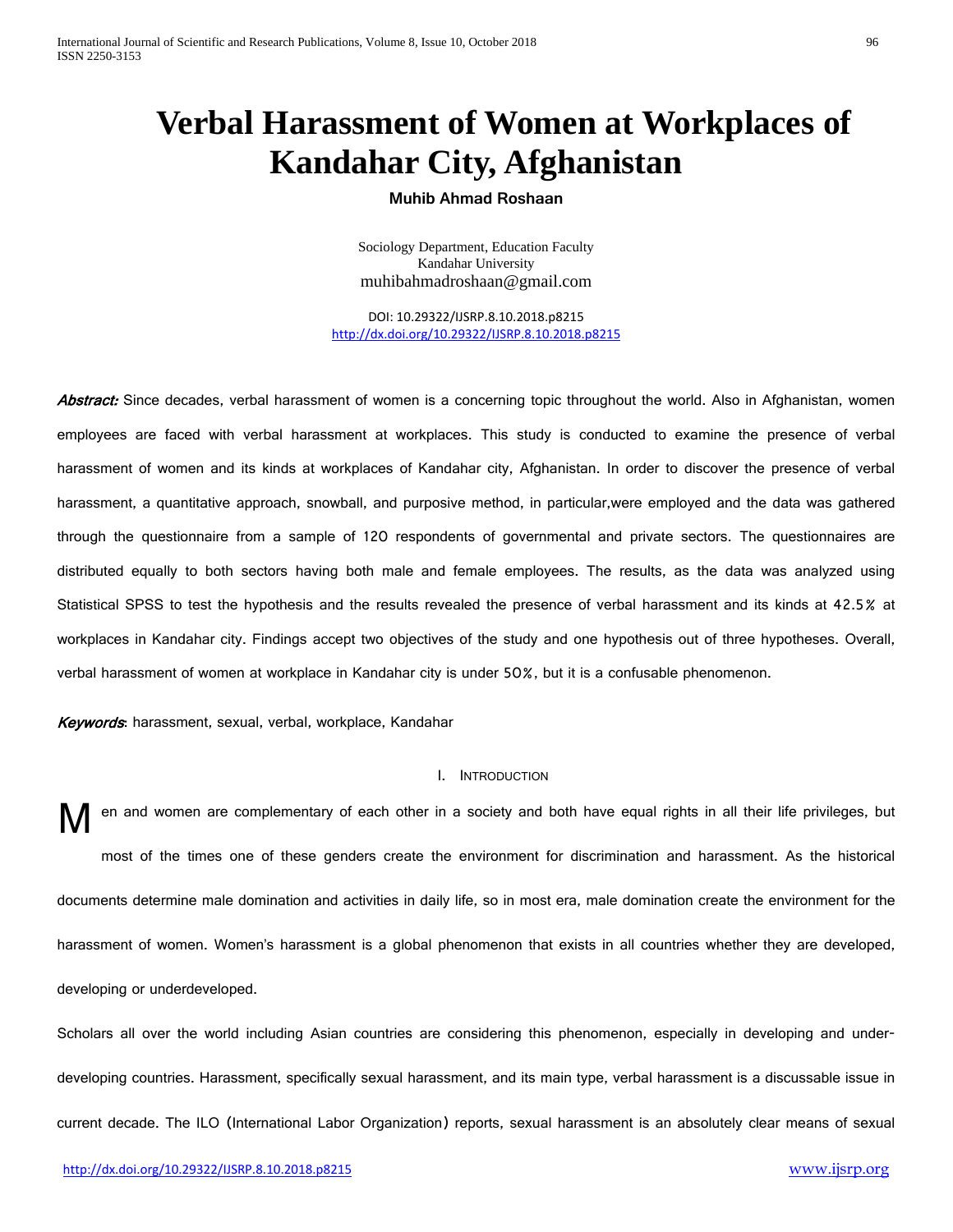discrimination which is purely on the basis of gender, which also includes unequal powers given to men and women (Chawla,

2016).

Also, U.S. Equal Employment Opportunity Commission (1999) defines sexual harassment as any form of uninvited sexual attention that either explicitly or implicitly becomes a condition of one's work. The European Commission's (EC) code of practice defines sexual harassment as conduct affecting the dignity of women and men at work (Rena, 2008).

Verbal harassment is an offensive and obvious form of sexual harassment that takes shape by sending email, slurs, namecalling, comments, jokes and requesting frequent sexual dates. It is an undesired compliment of sexual nature. In Wise Greek web site, verbal [harassment](https://www.wisegeek.com/what-are-the-different-types-of-harassment.htm) is defined as language that is directed at another person causing that person harm, typically in an emotional or psychological sense. Calling a person names, making him or her feel useless, or otherwise diminishing a person's self-worth can all be forms of verbal harassment. This type of harassment is recognized as a serious offense, but unlike physical harassment, it is very difficult to collect evidence that attests to the existence of verbal abuse. Recording the abuse or finding witnesses may be the only solution to the problem if a verbal harassment case must be pursued (Para- 1). Making sexual comments or innuendos, telling sexual jokes, or asking about sexual fantasies, making insults based on a person's sex or rating their sexuality turning work discussions to sexual topics, requests for sexual favors are often related to promotion (Kumar, 2016). Verbal harassment is a form of violence which takes shape in different places like in public sphere, street, home, and workplace. Verbal harassment at workplace is verbal aggression which takes shape by men on other men or women. Most of the times, this type of harassment is done by men on women in working area. Verbal harassment at work as Sherman (2018) identified ranges from racist jokes to threats (sleep with me or you are fired).

Afghanistan, an Asian country where the phenomenon of starving is high, however, official record show a low stage as it is a hidden phenomenon that majority of the women workers faced and did not complain formally because of social, economic and cultural reasons. According to Afghan Analytical Network (2015), a comprehensive survey specifically focusing on sexual harassment of women was carried out by the women and children's legal research foundation based in Afghanistan interviewed 346 women from Kabul, Badakhshan, Herat, Balkh, Nangarahar, Kandahar and Kapisa. 90 % of the women interviewed said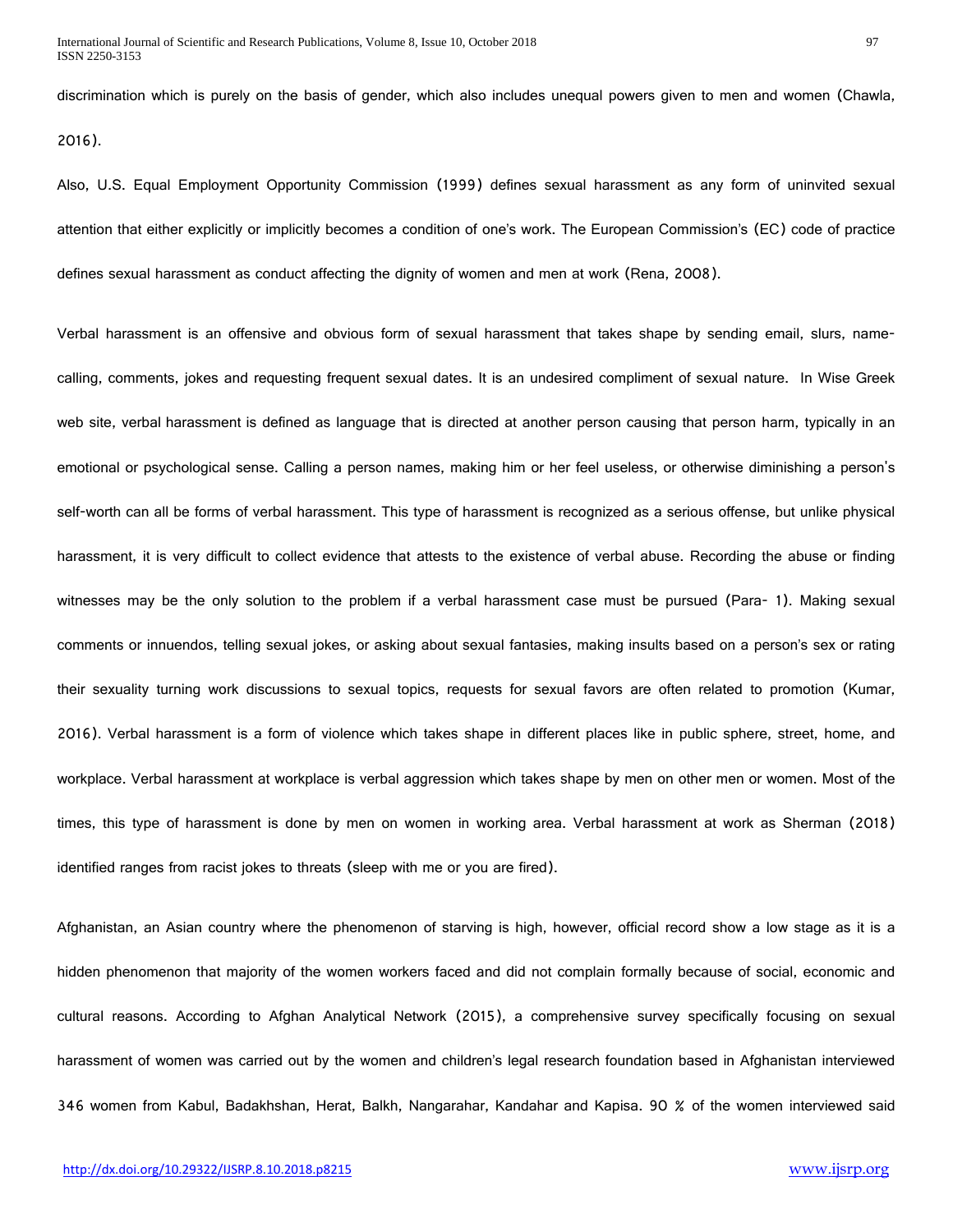that they faced harassment at least once in public spaces, 87 % experienced it in their workplace and 91 % experienced in educational institution. A smaller survey, carried by the Youth Development Association (2016) focused on Daykundi province, showed the occurrence of sexual harassment at an alarming rate of over 80 % of the 115 women and girls interviewed and different forms of harassments are reported as well. In this survey, the proportion of verbal harassment is substantially high among other types (Qaane, 2017).

Kandahar, as a second largest city of Afghanistan also suffers from women verbal harassment at working areas where most of the opinions and customs depend on blind beliefs and cultural framework plays a key role in political and social decisions of the country. From past up to now, men are dominant in working environment. Men play an important role in social, economic and cultural issues of the society. The role of women in society, however, especially in an administration is not much purer. Since few decades, especially after 200l when the Taliban regime collapsed and the new government established with the support of United Nations and alliance countries, the role of the women in administrations increased and took part in most of the government decisions. In addition, their fundamental rights developed and got the approval to get secondary and higher education including working opportunities. However, the new phenomenon which prevents women from their fundamental rights like education and working, is sexual and verbal harassment at working area. Currently, it is a big challenge for women and their family that most of the times while women work or want to go to their work, they face with verbal harassment. Usually, the families do not permit their female members to work and get education because of harassment. In this sense, it is essential to seek out the existence, percentage and cause of this phenomenon in Kandahar, Afghanistan. To be more precise, the objectives and hypotheses that guide this study are as follow:

Objectives of the study:

- The main objectives of the study are:
	- o To know whether verbal harassment exists at workplace of Kandahar city, Afghanistan.
	- o Which types of verbal harassment is more while women work or want to go to work.

Main Question: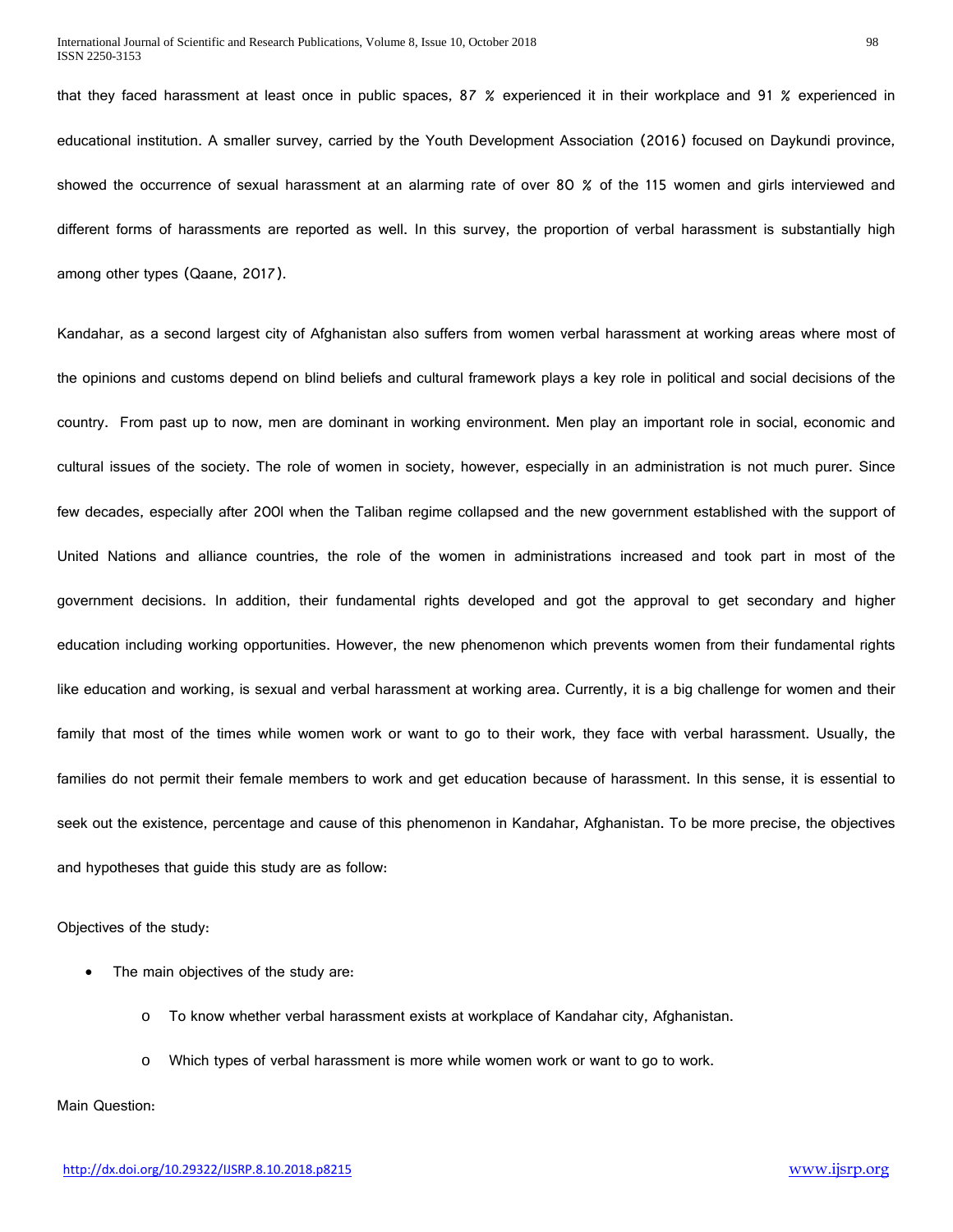• Does the verbal harassment of women exist at work places in Kandahar city?

#### Hypothesis:

- Women's verbal harassment is in high level at workplace of Kandahar city.
- Women's verbal harassment existing at workplace of Kandahar city, Afghanistan but in low level.
- Women verbal harassment is in not exist in at workplace of Kandahar city, Afghanistan.

#### II. Literature of Review

Industrial, social and political revolution provided privileges to women in different segments of the society. Beside these privileges, some obstacles are also generated such as physical and verbal harassment. Verbal harassment is one of the types of sexual harassment and sexual harassment itself is an old concept (Thornton, 2002), which is acknowledged as a socio-legal phenomenon in recent times, coming to the limelight partly due to the rise of radical feminist movements sprouting in the US (MacKinnon, 1979). Also, sexual harassment began to be the focus of sustained research on vocational behaviors by the later 1980s (Fitzgerald, et al., 1988; Fitzgerald & Shullman, 1993).According to McCann (2005), when the women entered to the working environment to become financially stable and taking fundamental rights, the graph of sexual harassment increased.

The author stated that harassment, specifically sexual harassment and its important type verbal harassment has been recognized and addressed at international level by various organizations including the International Confederation of Free Trade Unions, International Labor Organization, the United Nations Committee on the Elimination of Discrimination against Women, and the European Union. Moreover, to confront the challenge, associations and organizations have formulated policies and introduced mutually agreed clauses, provided direction to abide by the laws, organized training, and introduced procedures with regards to filling sexual harassment complaints (McCann, 2005). This phenomenon has received an increased attention over the past decade. For example, workplace verbal harassment, or bullying.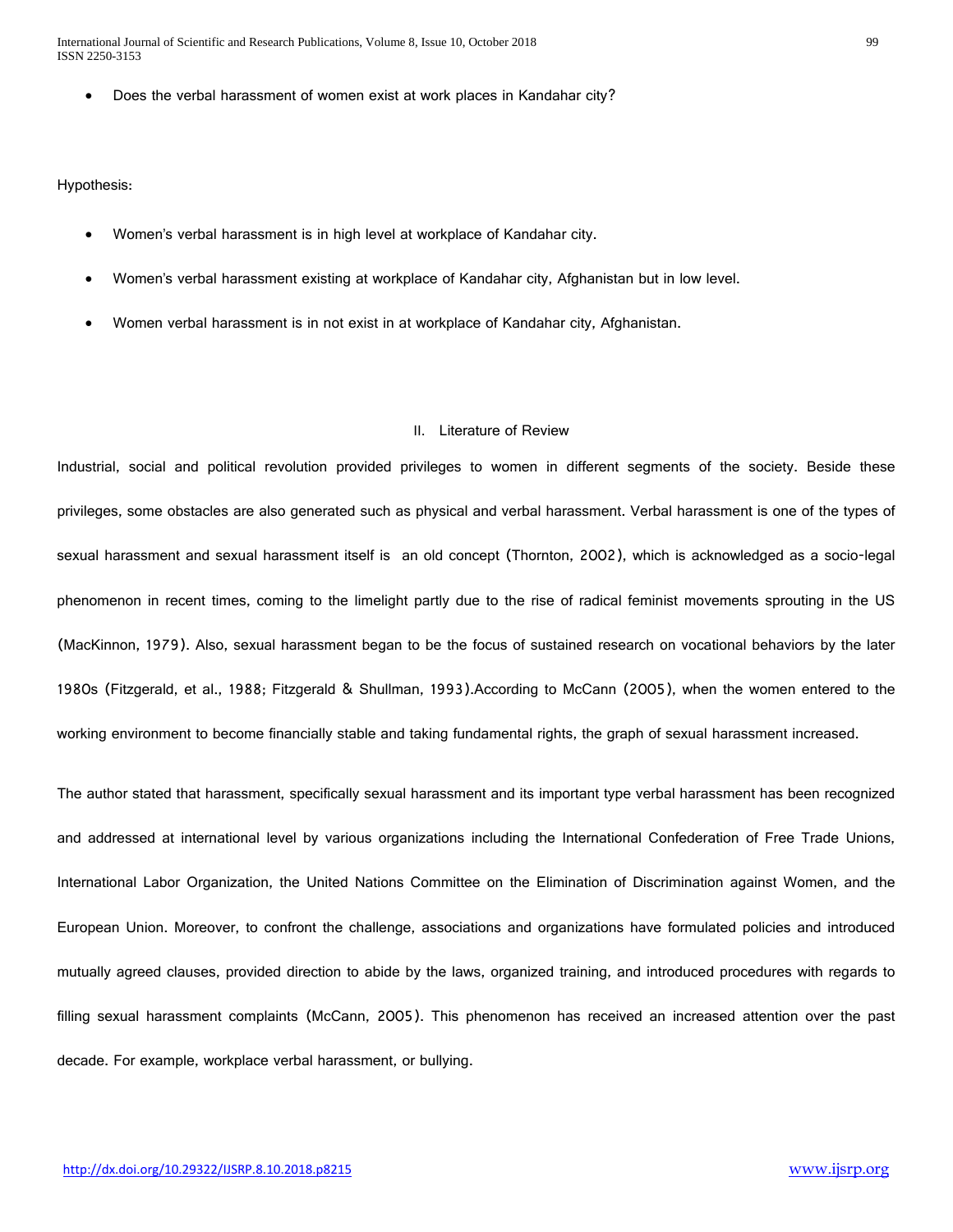The studies and researches show that women movements established in 19 century in Afghanistan to facilitate the rights of education, freedom and employment in Afghan society. Soraya Tarzi, Hummaira (wife of King Zahir Shah) and Anahita Ratibzada (the head of Afghanistan democratic women movement) are the best examples who struggled for the enhancement of women social status. Particularly, the significance Afghan women gained started in 2001 while the United Nations and U.S entered Afghanistan struggling with terrorism and making capacity building of human sources. As the US took over, different jobs, educational, vocational and constructive opportunities established. Women and men both started working outside of their homes and social and economic status increased, but many new obstacles generated. Precisely, cultural, social and home honor did not permit to the victims specifically women for revealing their problems. Verbal harassment, for example, existed for decades in Afghanistan, but because of different reasons women employees silently endure.

In August 2009, the Afghan government presented a law called EVAW (Elimination of Violence against Women) for preventing and controlling all types of harassments and violence. This law represented a landmark in the adoption of legislation addressing violence against women in Afghanistan. Furthermore, the law has established a list of abuse against women that constitute crimes, accompanies with specific sentences for perpetrators. Despite the establishment of EVAW units at the Attorney General Office in various provinces and the rule out of a variety of training in support of the governmental bodies by international organizations, the law still experiences major obstacles in its implementation and attempts of further revision and rejection. In 2016, the parliamentary Judicial Commission continued their efforts to amend the law to remove provisions regulating the minimum age of marriage, prescribing punishments for domestic assault, and providing shelters for women.

As first points of contact, the Afghan National Police (ANP) and prosecutors play a key role in the protection of women victims of violence and in setting a course for proper application of the EVAW law. Later, the AIHRC (Afghanistan Independent Human Rights Commission) has accused the ANP of not only lacking support for women's access to justice, but actually committing abuses against women. The June 2013 report from the AIHRC found that policemen committed nearly 15% of honor killings and sexual assaults recorded between 2011 and 2013. Similar attitudes were also shared by the workshop participants as they tended to describe police as corrupt, discriminating against women, and being unaware of women's rights (Medica, 2017).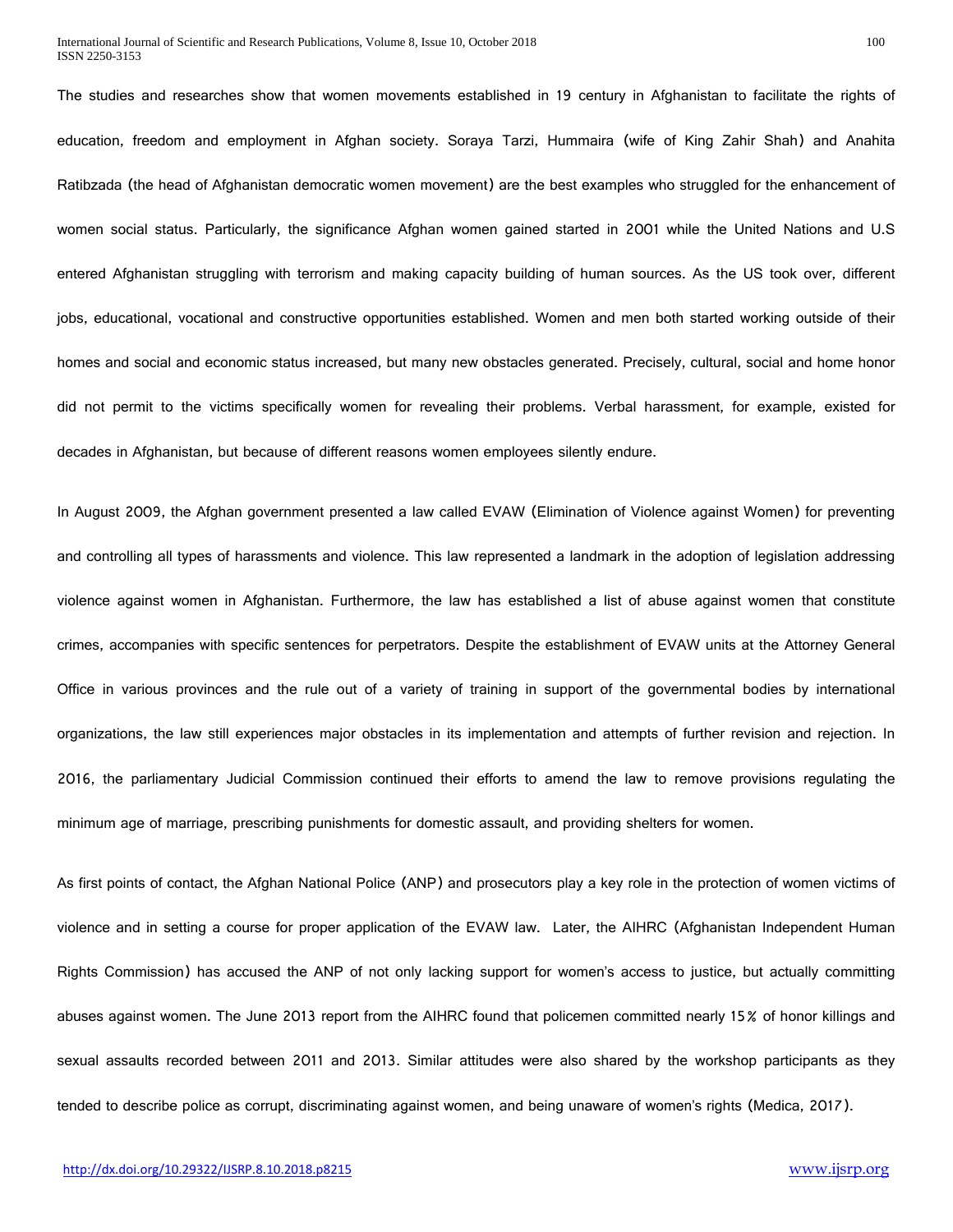However, according to Qaane (2017), different laws, departments and NGOs work for eradicating verbal and all types of harassment but still results from researches declare that there is very little official record found of harassment against women in Afghanistan. Harassment, the author further stated that whether it occurs within the family or educational institutions, workplace or the public sphere is a little talked about phenomenon. Similarly, the same problem over the past several years is going on in Kandahar province. The graph of verbal harassment is high, while it is quietly endured by the victim of this phenomenon. The author also highlighted that there are very few efforts made for the prevention of this starving phenomenon.

With regards to harassment, numerous studies have attempted to explain harassment and its kinds. A large number of those studies conclude that overall the harassment exists and majority of the victims quietly bear this particular phenomenon. The results of some of these studies are below:

Qaane (2017) in Afghan Analysts Network established an article under the title of "Harassment of Women in Afghanistan: The objective of the article was to figure out the presence of harassment and its types in Afghanistan. The analyzed data in this article determined 24.7% verbal Harassment, 22.7% phone calls, 13.9 % staring at women and girls, 10.3% street harassment, 9.3% bothering and disturbance and 7.2% is workplace harassment (touching, staking etc.). This study proves that verbal harassment and workplace harassment exist, but all the victims silently endured and did not claim against this inequality. The author of the article emphasizes on pen cod implementing for the proprietors and reducing this social fact, and makes the government and people to perform their human responsibility.

Mamarui, Getachewi & Yasmin (2015) conducted a study exploring psychological distress among Jimma University female students. The objective of this study was to identify the rate of sexual harassment and its different forms like physical, verbal, and non-verbal and psychological distress among female student. Overall, 385 females were asked and the majority of the participants were within the age range of 20-25. The outcomes of this research revealed that harassment such as physical, verbal and nonverbal exist. The prevalence of various forms of sexual harassment was higher and strongly associated with psychological distress. Important implications for university officials and policymakers including creating harassment-free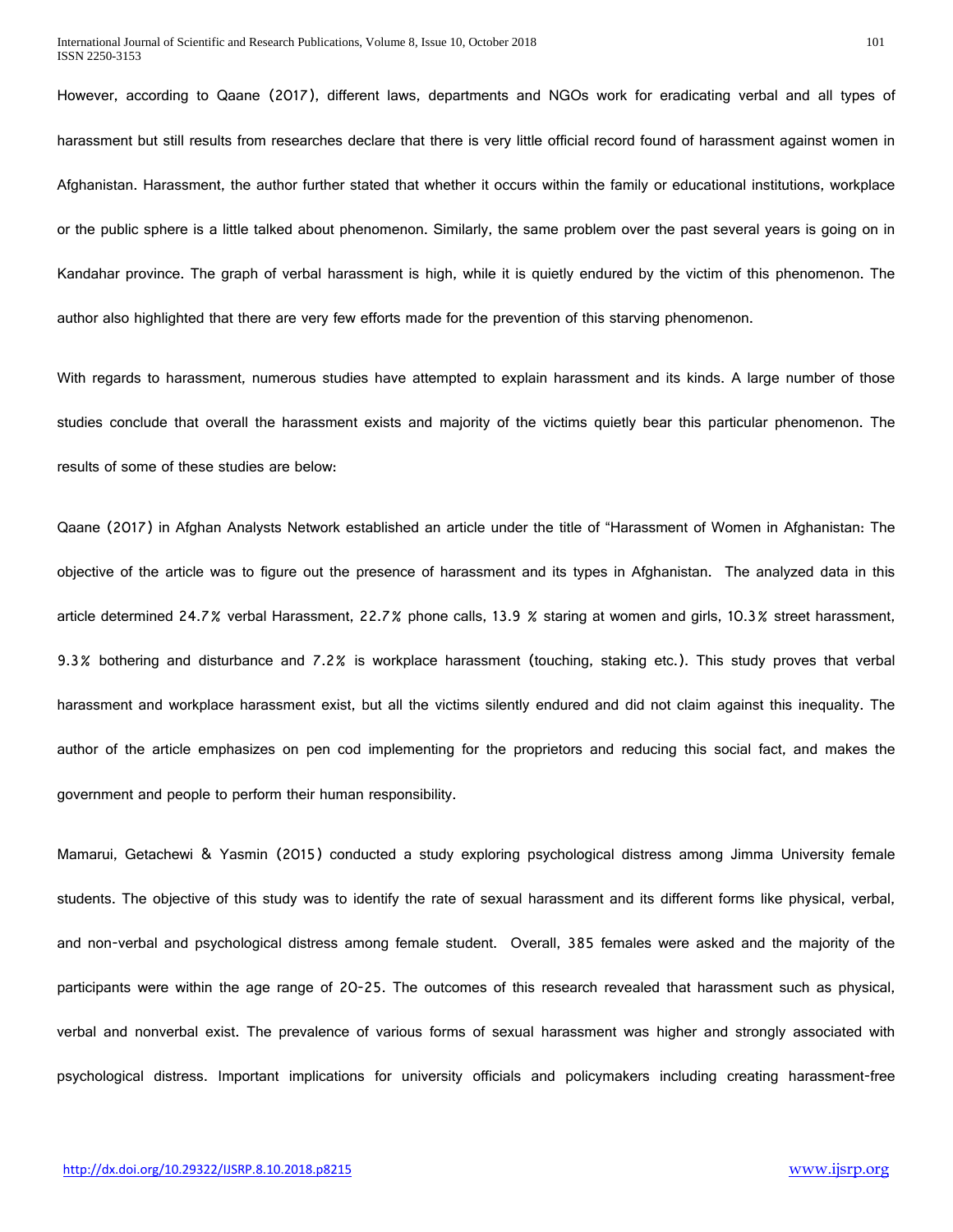university have been drawn. Otherwise, female students tend to dropout and their academic achievements suffer a lot as a result of psychological distress, and the government's effort for realizing the gender parity in education would be compromised.

#### III. Theoretical Background

Research is closely based on theory and the theory presents a conceptual model for research. Theory is a set of system of ideas intended to explain something, particularly one based on general principles independent of the thing to be explained. Life experiences of youth in present societies evolved significantly. The changing effect on their personality and brought big changes in their relationship with their friends, family and many other sections and keep them as independent in all of their activities. Several of these activities direct the youths for enhancing knowledge, work experiences, flexible employment practices and making social policies. As a result of these changes, youths have to negotiate uncertainties with their parents which are unknown. Since this study is concerned with harassment, the following social theory is closely related to harassment.

While Islam (2005, p. 117) focuses on social dominance theory formulated by Jim Sidanjus and Felicia Partto which is more concerned with social and intergroup relations. According to the author, it focuses on how people develop hierarchy supporting belief structures as a support for institutional dominance. With regards to this theory, the author further added that it involves studies of who is likely to hold such attitudes, how they come to do so, and what are the ramifications for thoughts and actions. In addition to this observation, all human societies are interested to be structured as systems for group-based social hierarchies. Also, Jim and Partto (2000) determined two kinds of social hierarchy such as individual-based social hierarchy and groupbased hierarchy. The prior is related to individual characteristics as they enjoy great prestige, wealth or power with regards to their achievements and the latter refers to social power, privilege individual possesses because of particular social groups such as race, religion, tribe, or ethnic group. Furthermore, social hierarchy consists system namely gender system, which men have unequal social or political power over women.

Moreover, in relation to harassment, social dominance orientation theory is summarized as a measure of individual difference in levels of group-based discrimination. In this theory, men are higher in representing military, law and finance than women representing attenuating roles such as social work and charity work (Pratto and Stewart, 2001). In the same manner, one's level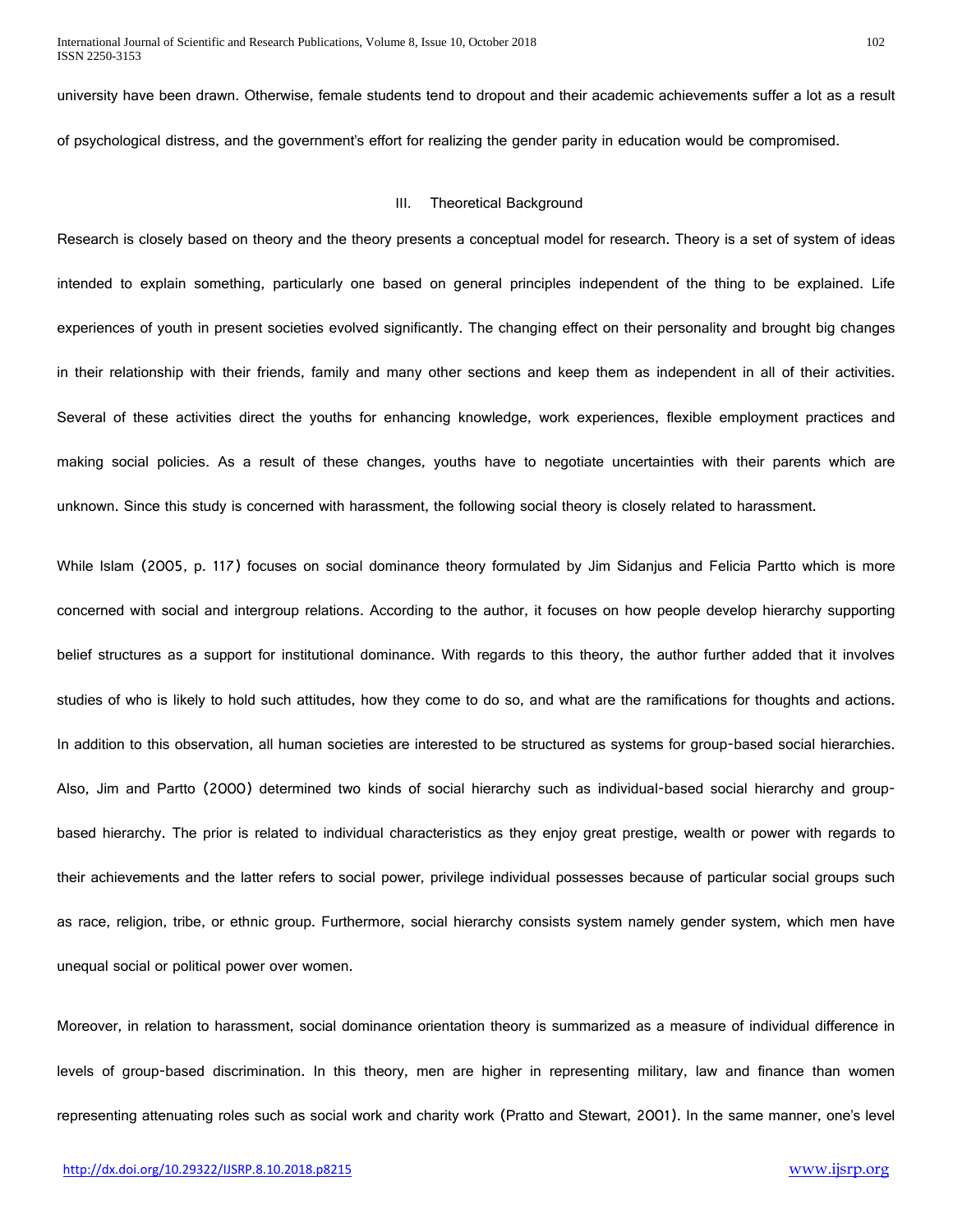of social dominant orientation, according to Sidanius and Pratto (2000), depends on one's gender where the males will have significantly higher average levels social dominance orientation than females have. Overall, social dominance theory and social dominance orientation point out that normative institutional discrimination and ideology play an important role in group oppression. Lastly, social dominance theory analyzes that least oppressive type of peace that societies can realize would result from reducing social inequality and from recognizing the rights of all groups to be empowered to obtain what they need.

In addition to harassment, legitimizing myths are only known within a society that includes values, beliefs, stereotypes and ideologies that provide a moral and intellectual justification for social practices for influencing groups. Legitimizing myths is the ideology of Marx and Durhenim's notion of collective representations. The theory of social dominance identifies the function of legitimizing myths in two broad functional types such as hierarchy-enhancing legitimizing myths and hierarchy-attenuating legitimizing. The prior helps maintain or increase group-based inequality and promote egalitarian relations among social groups. This kind of myths includes universal rights of myth, multiculturalism, socialism and Christian brotherhood. Additionally, legitimizing myths have a direct relationship with issues of human rights and social justice. By offering these rights to all people, these legitimizing myths argue for a reduction of the disparities that exist between social groups in their access to resources, power and legitimacy (Pratto and Stewart, 2011).



Conceptual framework: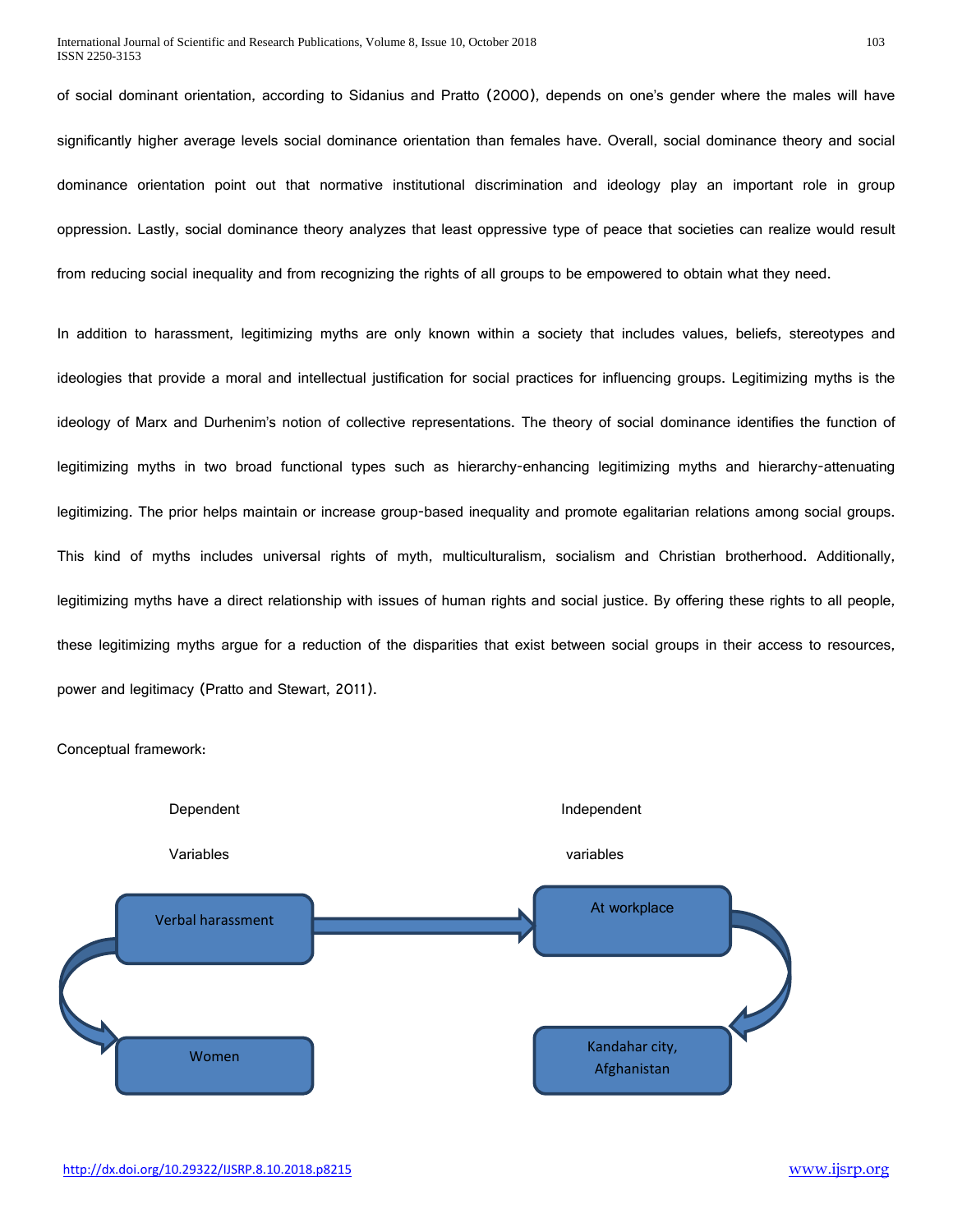#### IV. Methodology

This study investigated the existence of harassment against women and its kinds in Kandahar, Afghanistan. According to Fraenkel, Wallen & Hyun (2016), in a survey method, the researcher collects information from a large group of participants through their responses to the questionnaire items. The authors added that quantitative study essentially tries to explain the problem using numbers and attempts to generalize the results of the study to a larger population.

**-** Sample:

The available respondents were all female workers from private and governmental sectors which were selected purposively because in line with this, an appropriate sampling technique should be purposeful and it should be based on the assumption that researcher wants to discover, understand and gain insight (Kassing, 2011). In governmental sector, 60 questionnaires were distributed to Mirwais Hospital of Kandahar province, Women School, Agriculture department, Women affairs directorate and Kandahar radio-television department. In private sector, 60 questionnaires were distributed to save the children organization in Kandahar city, promote (NGO), private radios.

**-** Research Design and instrument:

This is a quantitative study which collected data through a questionnaire. A questionnaire is a well-established tool within social science research for obtaining data on participant social characteristic, present and past behavior, standards of behavior or attitude and their belief and reasons for action with respect to the topic under investigation (Blumer, 2004cited in Bird, 2009).Before the questionnaire was distributed, the researcher consulted with experienced Ph.D. holder for constructive feedback and comments in terms of context, content, structure, and to validate and ensure that the questions included in the questionnaire covered all features of the research and its objectives.The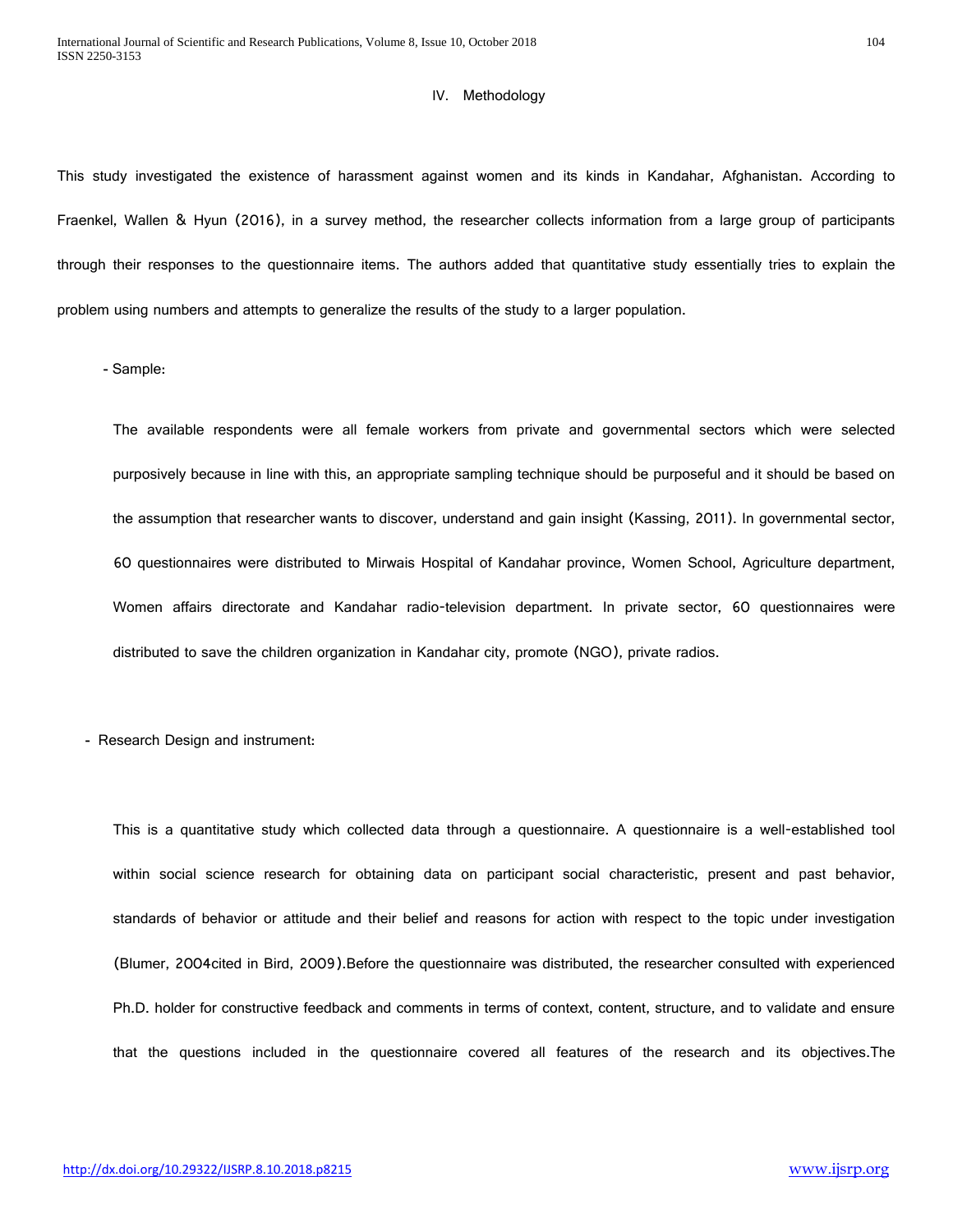questionnaires were submitted to the respondents directly by the researcher and all the doubts are explained to the

respondents. The questionnaire had different sections related to verbal harassment.

V. Data Analysis and Result:

This part presents the result collected from the participants. The entire participants were responsible for answering the oriented question which is given by the researcher.

| <b>Your Boss/co-</b>      |                                 | <b>Never</b> | <b>Once</b>     | A few    | <b>Very</b>     | <b>Total</b> |
|---------------------------|---------------------------------|--------------|-----------------|----------|-----------------|--------------|
| worker/subordinate/client |                                 |              |                 | time     | frequently      |              |
| $\overline{1}$            | Told any dirty joke to you      | 82           | 16              | 14       | 8               | 120          |
|                           |                                 | 68.3%        | 13.3%           | 11.7%    | 6.7%            | 100%         |
| $\overline{2}$            | Made comment on your figure     | 78           | 13              | 19       | 10 <sup>°</sup> | 120          |
|                           |                                 | 65%          | 10.8%           | 15.8%    | 8.4%            | 100%         |
| $\overline{3}$            | Stared at you from head to toe  | 75           | 18              | 16       | 11              | 120          |
|                           | with dirty look                 | 62.5%        | 15 <sub>2</sub> | $13.3\%$ | 9.2%            | 100%         |
| $\overline{4}$            | Tried to make you site with him | 92           | 19              | 8        |                 | 120          |
|                           | on lame excuses                 | 76.3%        | 15.8%           | 6.7%     | 0.8%            | 100          |
| 5                         | Tried to talk about your or his | 95           | 12 <sup>2</sup> | 9        | 4               | 120          |
|                           | sexual life                     | 79.2 %       | 10.0 %          | 7.5%     | 3.3%            | 100%         |

Table  $-1$ : Collected data from different departments of Kandahar city

Table -1 illustrates the collected data from different departments of Kandahar city, Afghanistan. From the above 5 questions 68.3%, 65%, 62.5% 76.3% and 79.2% of the responses seem that respondents never faced with dirty joke, comment dirty look, lame excuse and talk about sexual life. However, 31,7%, 53%, 37.5%, 23.7%, and 20,8% of the responses present that respondents faced once, a few time and very frequently in each status of the question.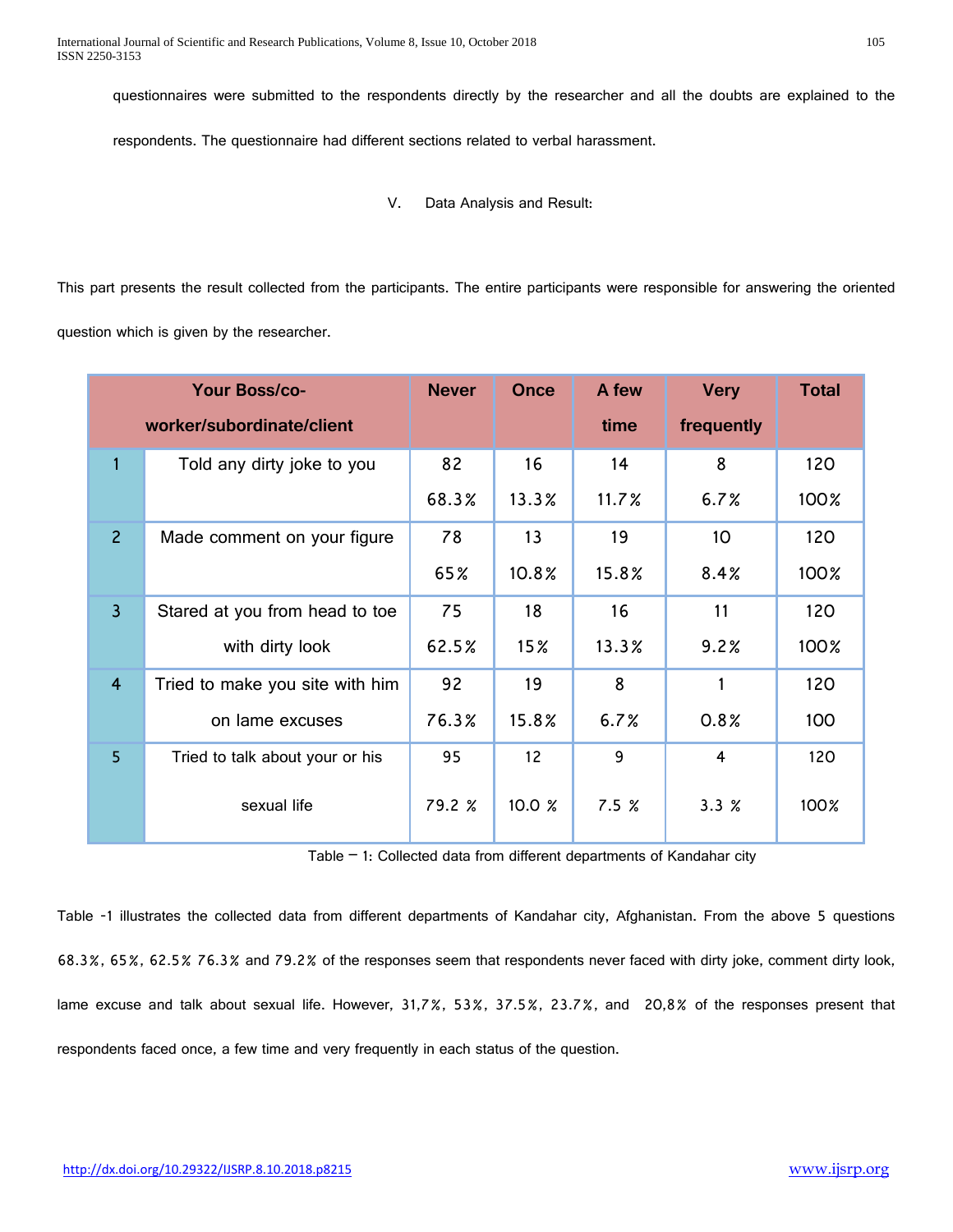| <b>No</b>      | Boss/co-                            | <b>Never</b> | Once     | A few          | <b>Very</b> | <b>Total</b> |
|----------------|-------------------------------------|--------------|----------|----------------|-------------|--------------|
|                | worker/subordinate/client           |              |          | time           | frequently  |              |
| $6\phantom{1}$ | Admired your dress or makeup        | 89           | 12       | $\overline{7}$ | 9           | 120          |
|                |                                     | 74.2 %       | 10.5%    | 5.8 $%$        | 7.5%        | 100%         |
| 7              | Hummed filthy songs in your         | 89           | 20       | 6              | 5           | 120          |
|                | presence.                           | 74.2 %       | 16.6%    | 5.0 $%$        | 4.2 $%$     | 100%         |
| 8              | Obnoxious calls to you on the       | 83           | 14       | 15             | 8           | 120          |
|                | telephone                           | 69.2 $%$     | 11.7 $%$ | 12.4%          | 6.7%        | 100%         |
| 9              | Took interest in your personal life | 78           | 14       | 15             | 13          | 120          |
|                | with the intention that you might   | 65.0 %       | 11.7 $%$ | 12.5~%         | 10.8 %      | 100%         |
|                | start responding favorable to him.  |              |          |                |             |              |

Table  $-$  2: collected data from different administrations of Kandahar city

Table -2 explain the collected data from different administrations of Kandahar city, Afghanistan. From the above 4 question 74.2%, 74.2%, 69.2% and 65% of the respondents declared that they never faced with admiring makeup, hummed filthy song,

| <b>No</b> | <b>Verbal harassment</b> | Agree  | <b>Disagree</b> | <b>Undecided</b> | <b>Strongly</b> | <b>Total</b> |
|-----------|--------------------------|--------|-----------------|------------------|-----------------|--------------|
|           |                          |        |                 |                  | <b>Disagree</b> |              |
| 25        | Verbal harassment is     | 51     | 35              | 26               | 8               | 120          |
|           | very common in           | 42.5 % | 29.2%           | 21.6%            | 6.7 $%$         | 100%         |
|           | Kandahar                 |        |                 |                  |                 |              |
|           | Administration.          |        |                 |                  |                 |              |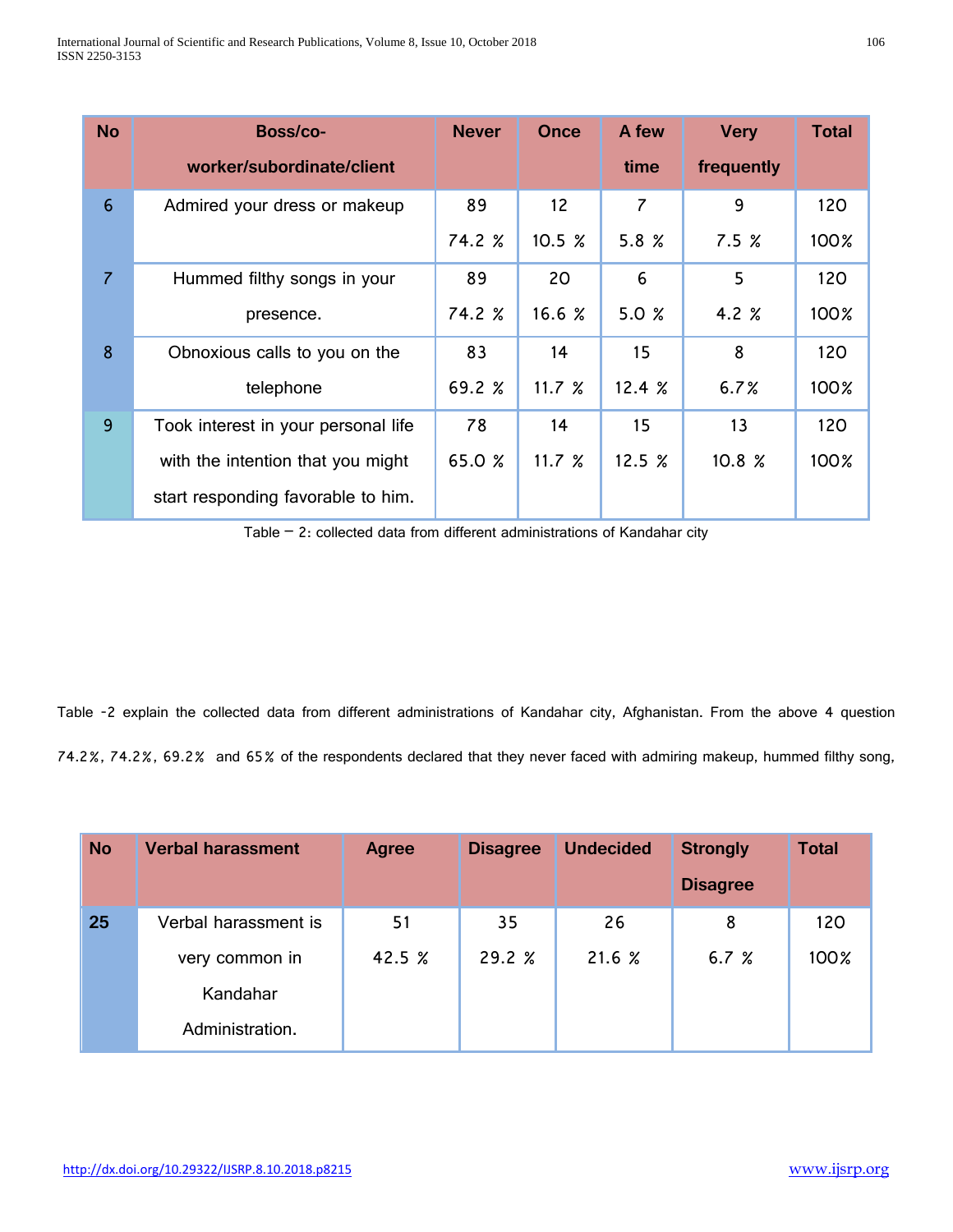obnoxious, took interest in your personal life, but 23.3%, 25,8%, 30.8%, and 3,8% of the respondents stated that they faced once, a few time and very frequently in each status of the question.

Table-3: specific question related to verbal harassment at Kandahar workplaces and administrations

Table – 3 is a specific question related to verbal harassment at Kandahar workplaces and administrations. The above table shows that42.5% verbal harassment exists in Kandahar province. 29.2 % of the respondents disagreed and believed that it does not exist. 21.6 % of the respondents had no idea regarding verbal harassments. Lastly, 6.7 of the respondents strongly disagreed with verbal harassment at workplace of Kandahar city, Afghanistan.

HYPOTHESIS -1: Women's verbal harassment is in high level at workplace of Kandahar province.

o Due to percentages and results in the above tables, this describes that verbal harassment of women in Kandahar city is not in high level. Therefore, it directs us that this hypothesis is rejected.

HYPOTHESIS - 2: Women's verbal harassment existing at workplace of Kandahar city, Afghanistan, but in low level.

• From percentages and results in above tables, we can infer that verbal harassment of women in Kandahar city exists but in low level. Thus, the achieved data directs us that there is the existence of verbal harassment.

HYPOTHESIS -3: Women verbal harassment does not exist in aworkplace of Kandahar city, Afghanistan.

• To determine women verbal harassment does not exist in Kandahar city, the percentages are drawn. This can be concluded that presence of verbal harassment of women at workplace of Kandahar city exists. Due to this consideration, the hypothesis is rejected.

#### VI. DISCUSSION

This study investigated whether or not the participants of this study faced any discourteous behaviors such as dirty jokes, dirty looks, lame excuses, or talk about one's sexual life. The findings of this research indicate that the majority of the participants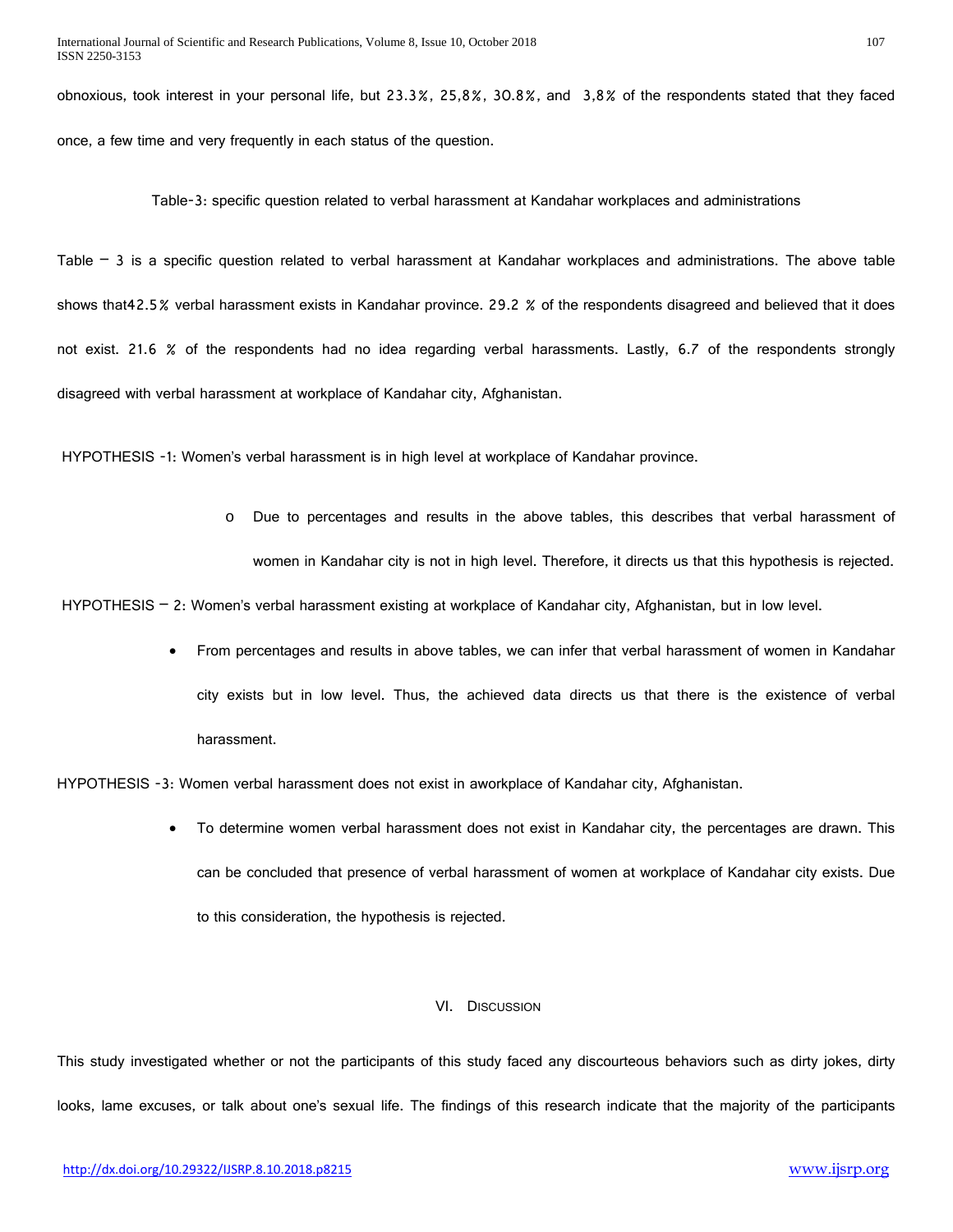never encountered with any of the above behaviors, whereas a low percentage of the participants revealed that they once, few times and frequently faced such kind of harassments. Meanwhile, this result is different from a previous study which reported a case that a senior male staff member who was famous for sharing ill-intentioned behaviors, engaging with lady staff members in talk, sharing dirty jokes, talks about nakedness and eventually ending up with blocking a female staff's passing way in the unit (Naveed and Alwani, 2010).Also, the results of this study is not in harmony with Çela (2015) who reported statistics from six European countries which showed a similar increasing trend in sexual jokes women frequently experienced.

In this study, a large proportion of the participants pointed out that they never experienced any kind of admiring makeup, hummed filthy songs, obnoxious and took interest in their personal life. This research is not in accordance with a study conducted by Aquino et al (2014) who discovered in their study that a female banker admitted that she usually gets an admiration of her physical appearance from her colleagues. The researchers further specified that the woman banker was admired and flirted of her dress and legs and with this kind of declarations, women seem to become aware of that women's worth is intensely related to their look in many societies. Moreover, the current study tried to find whether or not the verbal harassment exists at Kandahar workplaces and administrations. The findings of this study revealed the existence of verbal harassment at workplaces in Kandahar province, but at a low level. A small percentage of the participants in this study indicated no clue regarding verbal harassment. However, these findings are in contradiction with the findings discovered by Unnikrishnan et al.(2010) who carried out a study in India where the majority of the women were verbally harassed at workplaces. Similarly, with regards to verbal harassment, Burnes and Pope (2007) indicated in their study that majority of the common forms of harassment took place at workplaces was verbal harassment.

## VII. CONCLUSION

This study could be useful in determining women status in Kandahar environment. Verbal harassment which is offensive and obvious form of sexual harassment always takes shape by sending email, slurs, name-calling, comments, joking and requesting repeatedly sexual dating favors. It is a psychological and social problem of the society. Currently, most of the countries prevented this offensive and unwanted phenomenon in their countries. The purpose of the prevention is to provide equal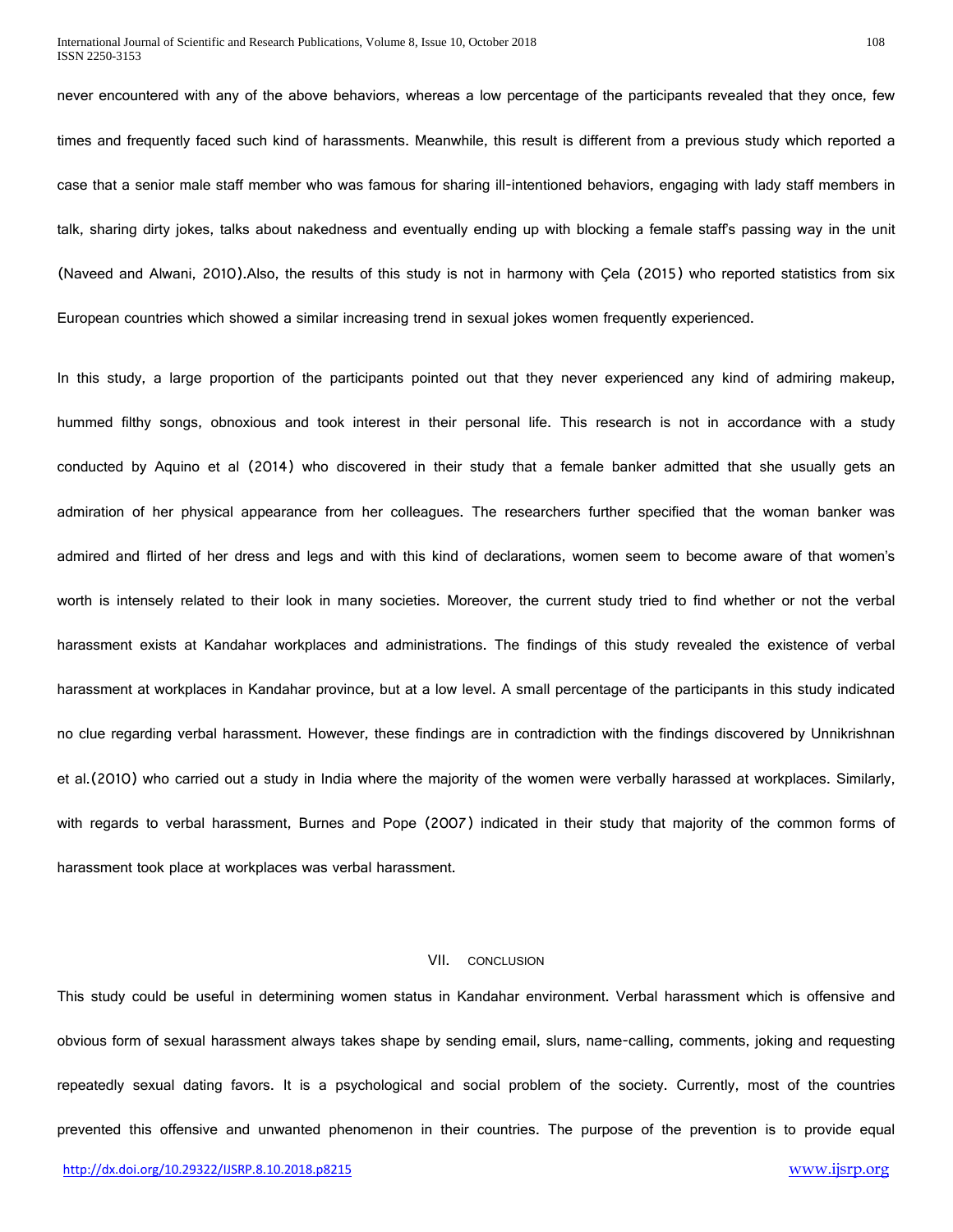opportunities for both males and females. Afghanistan is also one of these countries which struggle for prohibition of all types of

harassment against women especially verbal harassment of women in working environments. Even this study found that verbal

harassment exists less than fifty percent, it is still a worrying phenomenon considering social and cultural sides in Kandahar. Yet,

survey evidence shows that verbal harassment workplace is common in Kandahar city. The result and researches show that

verbal harassment is silently endured by women in Afghanistan especially in Kandahar but the complaints are not registered by

the victims of harassment in responsible organizations and administrations.

#### VIII. Recommendation

There is a need for further studies to be carried out and find out other types of harassment and their types. There should be

collective efforts by the government, employers and employees towards the elimination of this unreasonable phenomenon. More

importantly, there needs to be independent awareness of the individuals. Lastly, a legal remedy for avoiding this phenomenon is

to pressurize the administrations by the government and Human Resource for implementing Afghan constitution and law and

forming strict sustainable policy to those who are involved.

#### **REFERENCES**

- [1] Aquino, K., Sheppard, L., Mathins, M. B., O'Reilly, J., & Smith, A. (2014). "Social sexual behavior at work". Research in Organizational Behavior, <sup>34</sup>, 217-236.
- [2] Bird, D.K. (2009). "The use of questionnaires for acquiring information on public perception of natural hazards and risk mitigation- a review of current knowledge and practice". Natural Hazards and Earth System Sciences, 9(4), 1307.
- [3] Blumer, M. (2004). Questionnaires, Sage benchmarks in Science research methods.
- [4] Burnes, B., & Pope, R. (2007). "Negative behaviours in the workplace: A study of two Primary Care Trusts in the NHS". International Journal of Public Sector Management, 20(4), 285-303.
- [5] Çela, A. (2015). "Sexual Harassment at Work: A European Experience". Academic Journal of Business Administration, Law and Social Sciences, 1.
- [6] Chawla, Annie. (2016)."Sexual Harassment in the service sector in Mumbai, Maharashtra State with special reference to private Sector". PHD thesis, Reg No. 24814058, Department of law, Vidyanagar, shri Jagdish Prasad Jhabarmal Tibrewala University, Jhunjhunu, Rajasthan.
- [7] Felica Pratto and Andew l stewart. (2011)."Article of social dominance". Published online: Willey online library.
- [8] Fitzgerald, L. F., Shullman, S., Bailey, N., Richards, M., Swecker, J., Gold, A., Ormerod, A. J., &Weitzman, L. (1988)."The incidence and dimensions of sexual harassment in academia and the workplace". *Journal of Vocational Behavior, 32*, 152-<br>175.
- [9] Fraenkel. J. R, Wallen. N. E & Hyun.H. H.(2016)."How to Design and Evaluate Research in Education (9th edition)". New York: McGraw-Hill Education
- [10] Islam, G., (2005) "Social Dominance theory" Grenoble Ecole de Management and Insper Institution for Education Research, Grenoble, France page 177.
- [11] Jim, Sidanius and Felicia, Partto. (2000). "Social dominance theory". Published by the press Syndicate of the University of Cambridge, the Pitt Building Trupington street, Cambridge, United Kingdom. Pages 32.Retrieved 9 September 2010.
- [12] Kumar, Pradeep. (2016). "Sexual harassment of women at workplaces". PHD thesis, Reg No. 24814018, Department of law, Shri Jagdish Prasad Jhabarmal Tibrwala University.
- [13] MacKinnon, C. (1979). "The sexual harassment of working women". New Haven, CT: Yale University Press.
- [14] McCann, D. (2005). Sexual harassment at work: National and international responses. Geneva: International Lab
- [15] Mamarui, Almaz, G. K, M.Y. (2015). "Prevalence on Physical, Verbal andNonverbal sexual harassment and other Association with psychological distress among Jimma University female students: A cross- Sectional Study".Ethiop J Health Sci. Vol. 25, No. 1. Jimma University.